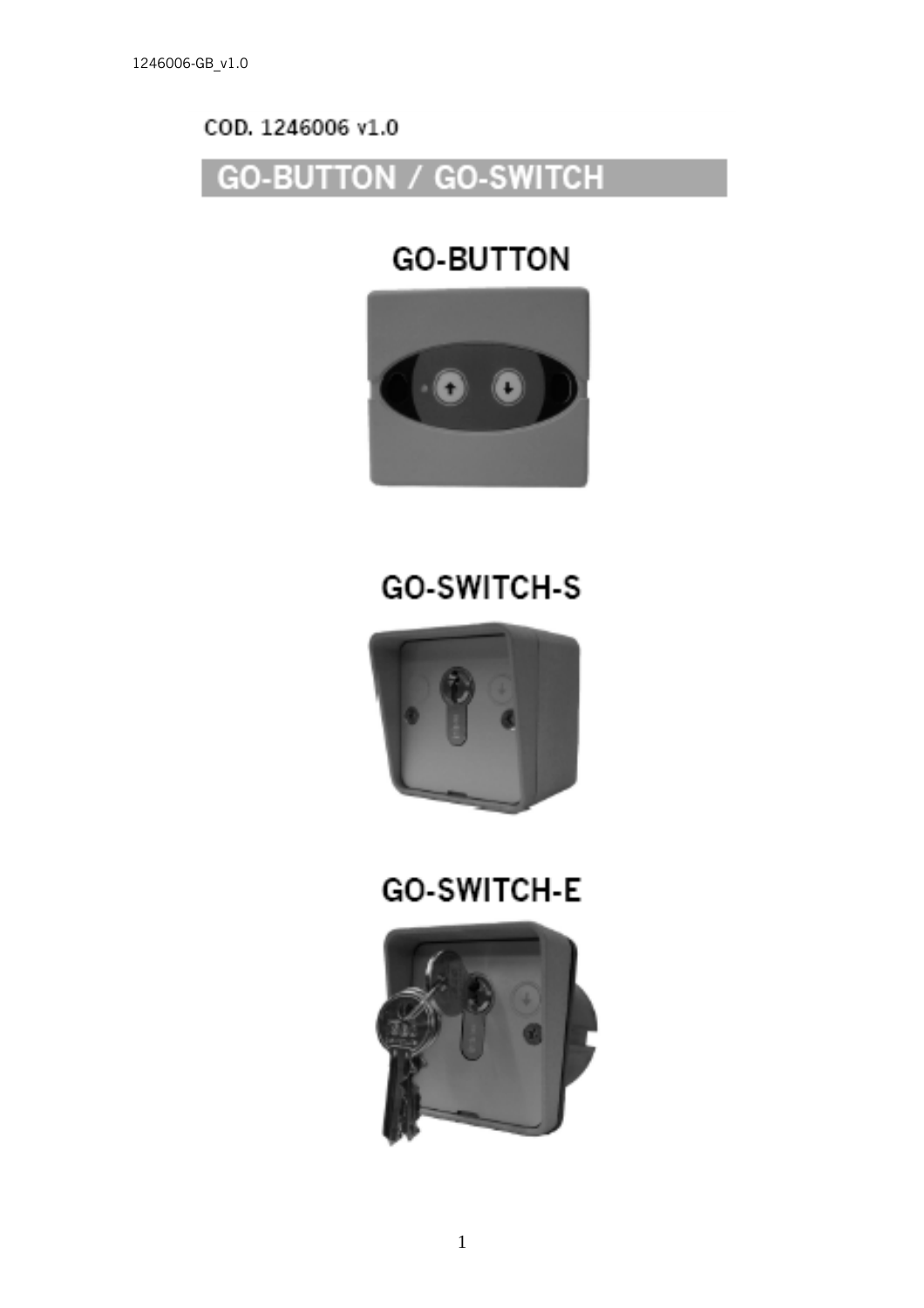#### **Go-Button –** Push-button via radio 868MHz.

Keypad with two push-buttons (to open and close) which allows wireless communication with the receiver.

**Go-Switch –** Key selector via radio 868 MHz.

Selector with two positions (left and right) which allows wireless communication with the receiver.

|                       | <b>GO-BUTTON</b>                   | <b>GO-SWITCH</b>                   |
|-----------------------|------------------------------------|------------------------------------|
| Operating frequency   | 868,35MHz                          | 868,35MHz                          |
| Power Supply          | 3Vdc CR2032                        | 3Vdc CR 2032                       |
| Power consumption     | 12mA                               | 12mA                               |
| Radiated power        | < 25mW                             | $< 25$ mW                          |
| Operating temperature | $-20^{\circ}$ C to $+55^{\circ}$ C | $-20^{\circ}$ C to $+55^{\circ}$ C |
| Tightness             | <b>IP20</b>                        | IP43                               |
| Dimensions            | 84x75x14mm                         | 75x75x65mm                         |
|                       |                                    | Diameter 58mm built-in version     |

#### **TECHNICAL SPECIFICATIONS**

#### **INSTALLATION**

**Go-Button** The device includes: a compact box with a plastic front, a decorative adhesive, as well as two decorative covers for the screws. It is designed to be fitted directly onto the wall. It is fixed using two screws, with a distance between them of 60mm (ideal distance when using a standard socket or switch). Once fixed to the wall, place the two decorative covers over the screws.

**Go-Switch** The device includes: a compact box with metal front and rear parts (surface version). It is designed to be fitted directly onto the wall or built-in. It is fixed using two screws.

#### **OPERATION (dead man in boards with built-in receiver)**

To open – keep the upwards arrow pressed or turn the key to the left. To close – keep the downwards arrow pressed or turn the key to the right. The maximum operating time for each activation is 3 minutes.

If used in receivers, it only provides a pulse signal.

#### **PROGRAMMING IN RECEIVERS**

Open the receiver programming and activate the device (GO-BUTTON, GO-SWITCH), the receiver will emit a beep to confirm that the device has been memorised.

If ten seconds elapse without programming, or if the programming push-button is pressed briefly, the receiver will exit the programming mode, emitting two acoustic signals lasting 1sec.